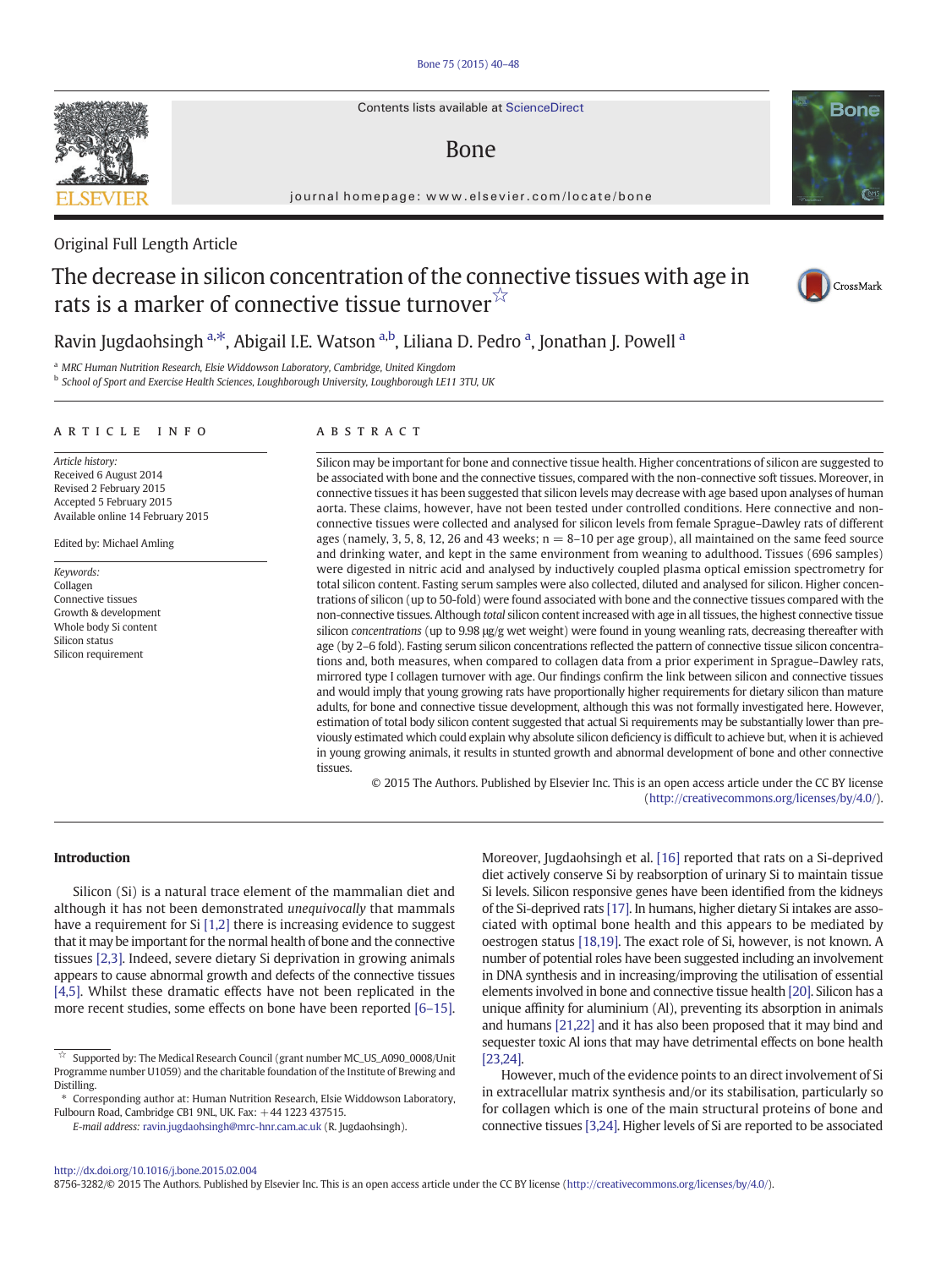<span id="page-1-0"></span>with healthy connective tissues (e.g. aorta, bone, trachea, tendon etc.), and especially their connective tissue components (i.e. collagen and elastin), compared to non-connective tissues (e.g. liver, kidney, spleen etc.) [25–[27\].](#page-7-0) Work by Alder and Berlyne using 31-labelled Si similarly showed that although much  $(-80%)$  of the Si was excreted in urine following injection, some was retained by the tissues, with high levels in skin and bone [\[28,29\].](#page-7-0)

The concentration of Si in connective tissues is suggested to decrease with age and with disease progression, based upon data for the human aorta [\[27,30\].](#page-7-0) Fasting serum Si concentrations may also decrease with age, with higher concentrations in newborns, infants, toddlers and young children and lower concentrations in adolescents and adults [\[31,32\]](#page-8-0). Fasting serum Si concentrations could, therefore, be an indicator of connective tissue Si levels. However, these putative associations, namely (i) silicon's change in concentration with age in connective tissues, (ii) the change in fasting serum Si concentration with age and (iii) that the latter may reflect connective tissue levels, have not been assessed in a formal, controlled longitudinal setting. Indeed, whether Si definitely targets connective tissues, in preference to the major soft tissues/organs that often accumulate trace minerals (e.g. liver, lung and kidney), has not been assessed with modern analytical techniques.

In this work we have revisited the question of the levels of Si in the connective tissues (aorta, bone, trachea, etc.) versus non-connective tissues (kidney and liver) in a prospective controlled study and used modern, robust analytical methods. In addition, we have investigated whether levels of Si in the connective (and non-connective tissues) do indeed change with age, between weaning and adulthood, and seen how this compares to fasting serum Si levels. Finally, comparison was made between serum Si level's and a serum marker of type I collagen turnover, namely serum carboxy terminal telopeptide of type I collagen (CTx) to determine whether fasting serum Si is an indicator of collagen (connective tissue) turnover.

Note, this study did not set out to measure the distribution of Si in the rat's tissues, hence some tissues including brain, muscle and adipose tissue were not collected and analysed for Si. Previous analysis, however, showed that these tissues are unlikely to contain high levels of Si [\[25,](#page-7-0) [29\]](#page-7-0).

#### Materials and methods

#### Materials

Needles and syringes were from Terumno (Terumno Europe NV). Polypropylene sample collection tubes (13 mL, 25 mL & 50 mL) were from Sarstedt Ltd (Leicester, UK). Ultra high purity (UHP) water was 18 M $\Omega$ /cm, from a Branstead Nano-Pure water purifier (Thermo Scientific; Ohio, USA). Hydrogen peroxide (40%, AristaR grade) was from VWR International Ltd (Poole, UK). High purity nitric acid (69% (w/v) p.a. plus) was from Fluka Ltd (Gillingham, UK). Dialysis membranes (12.5–14 kDa) were from Spectrum Lab Inc (UK). ICP standard solutions, 1000 mg element/L, were from Merck Ltd (Poole, UK) or Sigma-Aldrich Chemical Co. (Gillingham, UK). A 100 mg/L multielement standard, was prepared by pooling 1 mL aliquots of the 1000 mg/L ICP standard solution of the elements of interest.

#### Rats

Female Sprague–Dawley rats of six different ages (Table 1) were from the National Heart and Lung Institute, Royal Brompton Hospital, London, UK. The rats were bred in-house and those sacrificed were 'surplus to requirement'. Rats were maintained in plastic cages with stainless steel covers at 22 °C with 12 h/12 h light/dark cycle. All rats received (ad libitum) the same feed (SDS RM1 Expanded; Special Diets Service, UK) and drinking water throughout the 43 weeks. The silicon contents of the feed and drinking water were determined by analysis (see below).

#### Table 1

Ages, numbers and life stages of the female Sprague–Dawley rats.

| Rat age |         |    | Life stage                   |  |
|---------|---------|----|------------------------------|--|
| (days)  | (weeks) | n  |                              |  |
| 23      | 3.3     | 10 | Weanling                     |  |
| 39      | 5.6     | 8  | Puberty <sup>a</sup>         |  |
| 56      | 8       | 8  | Sexual maturity <sup>a</sup> |  |
| 87      | 12.4    | 10 |                              |  |
| 184     | 26.3    | 10 | Social maturity              |  |
| 302     | 43.1    | 10 |                              |  |

<sup>a</sup> Rats are sexually mature between 6–8 weeks.

#### Tissue collection

Prior to sacrifice, rats were fasted overnight from 17.00 h: the feed was removed and only drinking water was allowed over this fasting period. At 09.00 h the following day, rats were killed by exposure to carbon dioxide gas (a Schedule 1 method of euthanasia approved by the Home Office Animals Scientific Procedures Act 1986; [https://www.](https://www.gov.uk/government/uploads/system/uploads/attachment_data/file/229022/0193.pdf) [gov.uk/government/uploads/system/uploads/attachment\\_data/](https://www.gov.uk/government/uploads/system/uploads/attachment_data/file/229022/0193.pdf)file/ [229022/0193.pdf\)](https://www.gov.uk/government/uploads/system/uploads/attachment_data/file/229022/0193.pdf), weighed and then immediately dissected. A blood sample was collected from the abdominal aorta, vena cava and the heart using a 2.5–10 mL syringe and 21 or 23G needle (depending on the age). The following tissues were then collected: heart, both lungs, a sample of the trachea, oesophagus and aorta, liver, both kidneys, sternum, right and left back limbs, both ear lobes and a sample of abdominal skin and fur. The spleen was also collected but was not analysed for all animals. All tissues were cleaned of adherent fat, washed thoroughly with high purity water, blotted dry and then placed into specimen tubes (25 mL polypropylene tube). The right and left back limbs were cleaned of excess flesh, tendons and ligaments and placed in 25 mL specimen tubes. At the end of each day's collection, all samples were couriered to MRC HNR on ice. At MRC HNR, the blood samples were stored at 4 °C overnight in 13 mL polypropylene tubes to clot and the following day were centrifuged at 3000 rpm (Sorvall RC3BP; Thermo Scientific, UK) for 10 min at 4 °C and the separated sera collected in to clean 13 mL polypropylene tubes and stored at −80 °C. All other samples (tissues) were stored immediately at  $-80$  °C upon arrival at MRC HNR.

Extreme care was taken throughout the study, i.e. in the collection, preparation and analysis of the tissues, to avoid contamination of the samples with Si, as previously described [\[16\]](#page-7-0).

#### Total elemental analysis

Total elemental analysis for Si was carried out at 251.611 nm by inductively coupled plasma optical emission spectrometry (ICP-OES) using a Jobin Yvon 2000-2 (Instrument SA, Longjumeau, France) equipped with a concentric nebuliser and cyclonic spray chamber. Sample flow rate was 1 mL/min. Peak profiles were used as previously described [\[33,34\],](#page-8-0) with a window size of 0.08 nm (0.04 nm either side of the peak) with 21 increments per profile and an integration time of 0.5 s per increment.

#### Serum samples

The serum samples were thawed at room temperature and an aliquot (0.2–1 mL) diluted  $1 + 4$  with 0.2% nitric acid (prepared by diluting 1.44 mL 69% nitric acid in 498.56 mL ultra-pure water). Two mL of diluted serum were removed from some of the samples and pooled together for the preparation of pooled sample-based standards: aliquots of the pooled, diluted serum were spiked with 0–100 μg/L Si from a 10 mg/L Si standard (prepared from the stock 1000 mg/L Si ICP solution). Silicon content of the diluent (0.2% nitric acid solution) was also determined using sample-based standards (0–100 μg/L) prepared in 0.2% nitric acid solution. The Si concentration of the diluent was subtracted from the Si concentration of the diluted samples, prior to correcting for dilution of the samples  $(x5)$  to obtain the concentration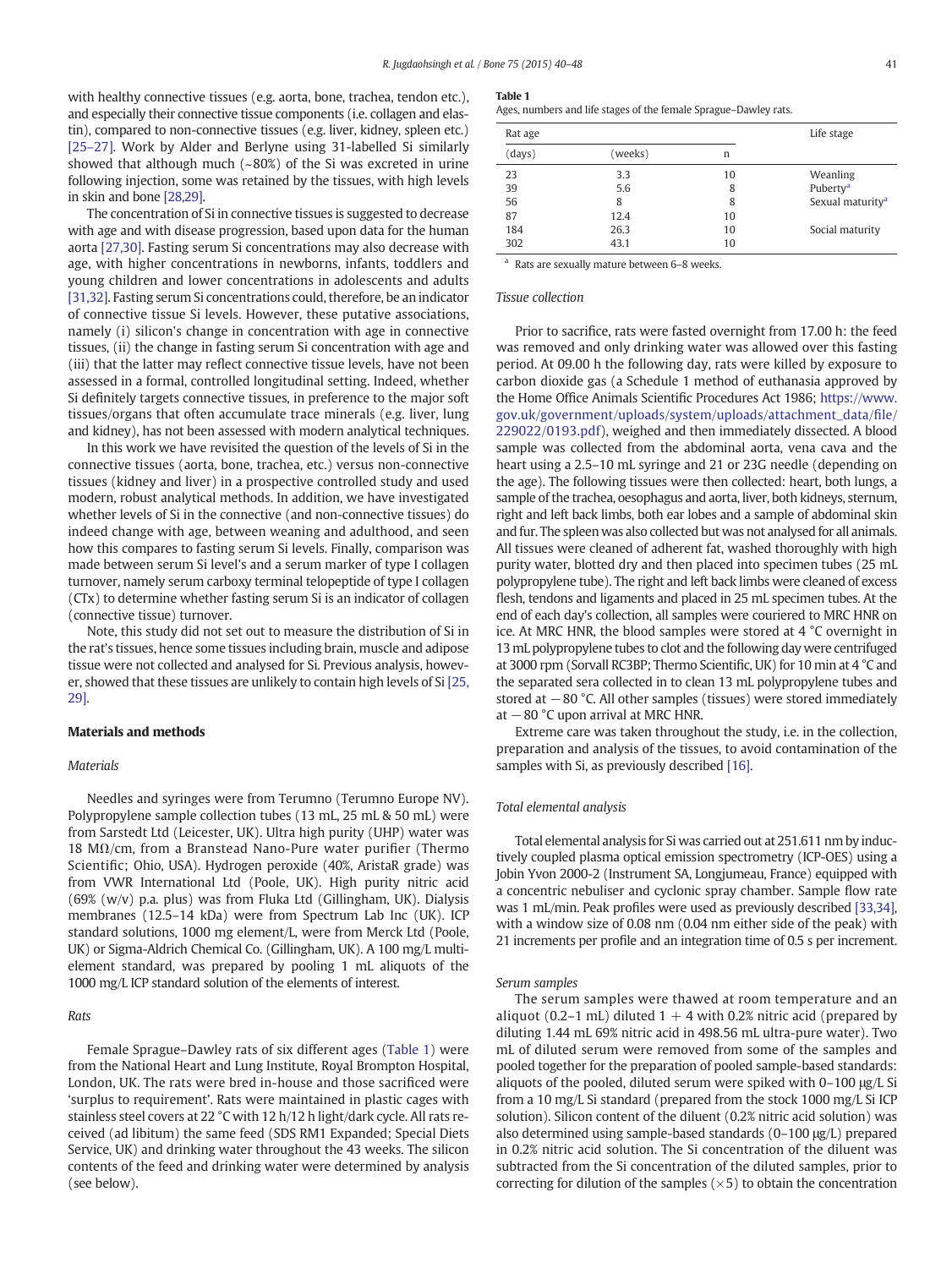in the original (undiluted) sera. Mean Si concentration of the diluent was  $28.4 \pm 0.4$  μg/L (n = 3).

#### Soft tissues

Soft tissues (aorta (0.03–0.13 g), heart (0.24–0.98 g), oesophagus (0.03–0.10 g), trachea (0.05–0.43 g), lungs (0.73–1.8 g), sternum (0.02–0.08 g), ear lobes (0.17–0.37 g), kidney (0.28–0.91 g) and liver (1.8–2.6 g)) were thawed to room temperature, cleaned of adherent fat and hairs (i.e. for the ear lobes), rinsed thoroughly with UHP water to remove as much blood as possible, blotted dry and digested with 0.5–4.0 ml of an acid mixture containing equal volumes of concentrated (69%) nitric acid and 40% hydrogen peroxide in 13 or 25 mL polypropylene tubes. Sample blanks were similarly prepared, without sample (i.e. acid mixture alone). Samples and sample blanks were digested at 45–50 °C in a shaking incubator (HT Infors Minitron; Infors AG, Basel, Switzerland) set at 60–80 rpm. The whole of: lungs, heart, sternum, the pair of ear lobes and one kidney were digested from each rat. Except for 3-week old rats, where the whole liver was used per rat, one lobe of the liver was digested for each of the older rats. Samples required at least 72 h to completely digest and further addition (0.5–1 mL) of the acid mixture was required for some tissues. Regular venting of the sample tubes was also required to release any build-up of pressure. Upon complete digestion the samples and sample blanks were diluted  $1 + 1$  with UHP water. Aliquots of the diluted digested samples were removed and pooled together for the preparation of pooled sample-based standards  $(+0-2$  mg Si/L) for each tissue type. Silicon levels in the sample blanks was determined with sample-based standards  $(+0-2 \text{ mg/L})$  prepared in the  $1 + 1$  diluted acid mixture. Each tissue type, except for trachea and oesophagus, was analysed as a single, separate batch consisting of all 58 digested samples, blanks and standards. Trachea digests and oesophagus digests were analysed in a single larger run (i.e. 116 digested samples, blanks and standards). Silicon concentration of the tissue samples was calculated using the method described below. Mean Si concentration of the sample blanks was  $42.1 \pm 2.5$  μg/L (n = 31).

#### Bone samples

The right limbs were thawed to room temperature and further processed to remove any remaining flesh, tendons and ligaments. The tibia  $(0.10-0.66 \text{ g})$  and femur  $(0.13-0.85 \text{ g})$  were carefully separated and digested separately in 5–10 mL 10% nitric acid at 185 °C (10 min ramp to 185 °C and maintained at 185 °C for 20 min) in acid-cleaned polytetrafluoroethylene (PTFE, Teflon) vessels (made from second generation tetrafluoroethylene, TFM) in a Milestone Ethos Plus microwave digestion system (Milestone Srl, Sorisole, Italy). For the 3-week old rats, both pairs of tibias and both pairs of femurs (from the right and left back limbs) were utilised due to their small size; i.e. for each rat, the right and left tibias were digested together as were the right and left femurs, to obtain enough sample for analysis. Sample blanks were similarly prepared but without bone. The digested samples and sample blanks were transferred to 13 ml polypropylene tubes for ICP-OES analysis. The digested samples were analysed for Si using sample-based standards prepared by spiking aliquots of a pooled sample of the digests (1 mL was removed from each of the digested samples and pooled together) with Si  $(+0-2 \text{ mg/L})$  from a 100 mg/L multi-element standard. Silicon levels in the sample blanks was determined with Si standards  $(+0-10 \text{ mg/L})$  prepared in the 10% nitric acid solution. Silicon concentration of the bone samples was calculated using the method described below. Mean Si concentration of the sample blanks was  $39.9 \pm 2.8$   $\mu$ g/L  $(n = 16)$ .

#### Skin samples

The skin samples (0.43–0.56 g) were digested as described above with 6–10 ml 10% nitric acid at 185 °C in the Milestone Ethos Plus microwave digestion system. The skin samples included some fur as it was not possible to remove it completely. The digested samples were analysed for Si with sample-based standards prepared by pooling 1 ml of the digested samples together and then spiking aliquots with Si  $(+0-2$  mg/L) using a 100 mg/L multi-element standard. Sample blanks were similarly prepared but without skin samples and analysed with standards  $(+0-2 \text{ mg/L})$  prepared in 10% nitric acid. Silicon concentration of the skin samples was calculated using the method described below. Mean Si concentration of the sample blanks was 40.7  $\pm$ 1.1  $\mu$ g/L (n = 8).

#### Feed and drinking water

The Si contents of the rat feed pellets and drinking water were also determined. Samples (0.15–0.30 g;  $n = 6$ ) of the rat feed were digested in 5 mL 69% nitric acid at 180 °C (10 min ramp to 180 °C and then maintained at 180 °C for 20 min) in the Milestone Ethos Plus microwave digestion system. Four sample blanks were similarly prepared but without samples. Upon cooling the digested samples and sample blanks were diluted with 10 mL UHP water and transferred into pre-weighed 25 mL polypropylene tubes. The digested samples of feed, sample blanks and drinking water were analysed as a single batch for Si with multielement standards  $(+0-20 \text{ mg/L})$  prepared in 2.5% nitric acid. Silicon concentration of the drinking water was obtained directly from the ICP-OES measurement, whilst the Si content of the feed was calculated using the method described below. Mean Si concentration of the sample blanks was  $28.1 \pm 0.1 \,\text{kg/L}$  (n = 4).

#### Calculation of tissue Si concentrations

Silicon concentration (μg/g) of the tissue samples and feed samples was calculated by the following method. Firstly, the Si concentration of the tissue or feed digest was blank corrected by subtracting the mean Si concentration of the appropriate sample blanks from the levels in the sample digest. Secondly, knowing the total volume of sample digest, the Si content (μg) of the digest was then calculated. Finally, the Si content of the digest was divided by the mass of the sample digested to obtain the Si concentration of the tissue sample. Silicon concentration of the tissue samples were expressed as wet weight for two main reasons. Firstly, this would allow direct comparison with previous studies [\[25,27\]](#page-7-0) that reported Si levels in connective tissues (as per gramme wet weight of tissue) and secondly, it avoids (i) the pitfalls in drying tissues consistently and without introducing contaminant Si and (ii) the potential errors in handling the very low mass of dried tissues.

#### Body silicon content

Silicon concentrations of the rat tissues were used to calculate/ estimate the body Si content of the rat at the different ages for the tissues assessed. This was not a primary aim of the study and this calculation only came about during preparation of the manuscript. The total (whole) organ/tissue was collected for many of the samples analysed here and thus their mass (at the different ages) were known but, for some, where only a small representative sample of the tissue was collected (i.e. skin, bone, serum and vascular tissue), the total mass of the organ/tissue was obtained from published values for the female Sprague–Dawley rat at the different ages [35–[42\].](#page-8-0) Silicon concentrations are not known or reported for adipose tissue, brain, gastrointestinal tract (organs  $+$  contents) or muscle and these were not recorded here. These account for, respectively, 7%, 0.6%, 7.7%  $(2.7% + 5%)$  and 40% of the adult rat's body mass with the remainder being 5.7% from, 'rest of rat's body' (i.e. miscellaneous; ref. [\[35\]](#page-8-0) & Supplemental Table 2). With the possible exception of the gastrointestinal tissues, the Si contents of these tissues are expected to be low: the mass of muscle may make it a significant contributor overall, although previous reported values for Si are very low [\[25\].](#page-7-0) The gastrointestinal tract may have variable levels depending upon (i) recent absorption and (ii) presence or absence of silicate particles [\[43\]](#page-8-0), although these are not contributors to the steady state body pool of Si and should be ignored for that purpose.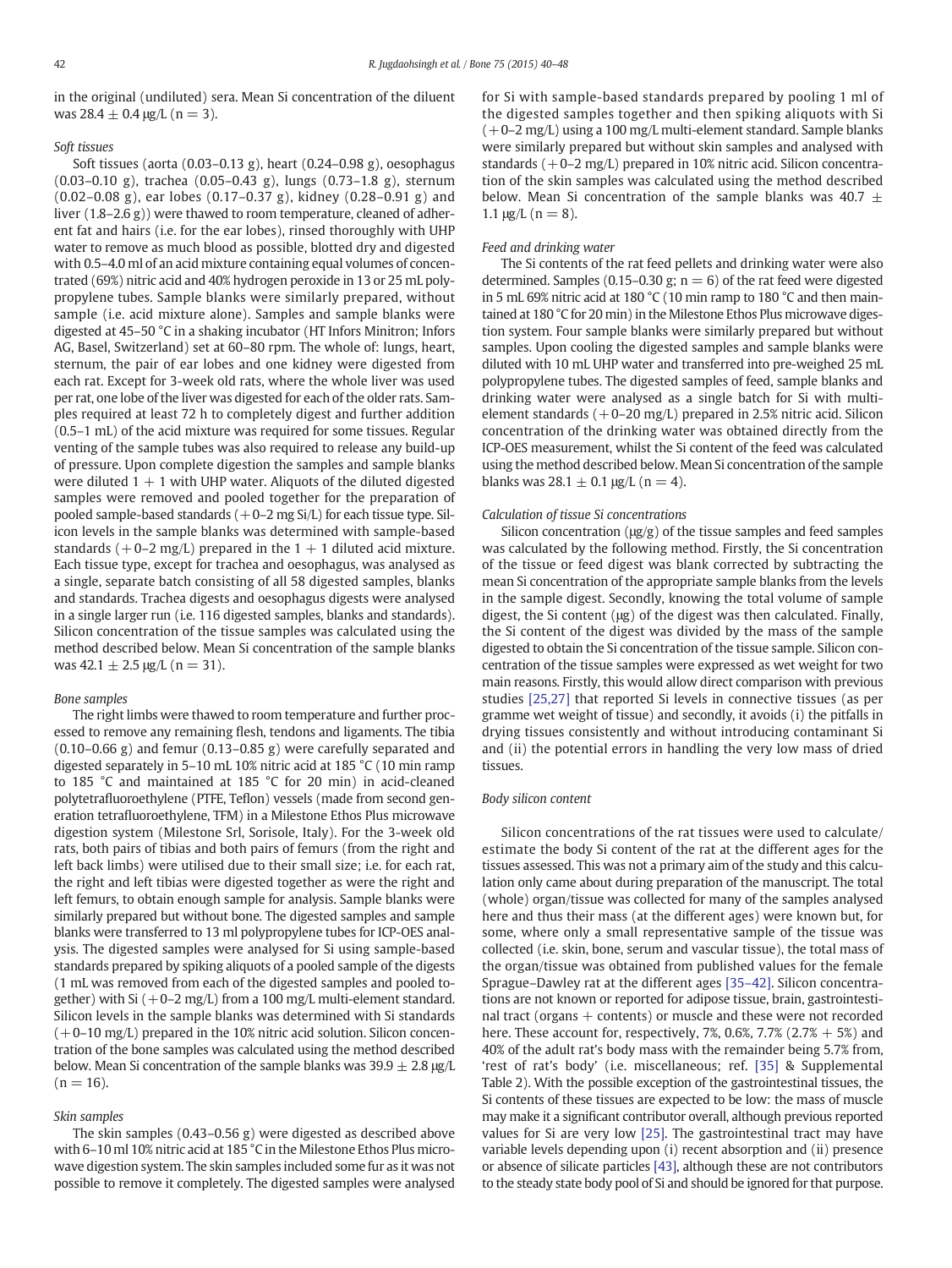### Serum CTx

Serum CTx (carboxy terminal telopeptide of type I collagen) concentrations were obtained from our previous study using rats of the same strain and gender, i.e. female Sprague–Dawley rats [\[16\]](#page-7-0). In this published study, three groups of 3-week old rats ( $n = 40$  rats in total) were maintained on the same diets, containing different levels of Si, for 26 weeks and monthly fasting blood samples were collected from five animals in each group [\[16\]](#page-7-0). Serum CTx was measured in the separated sera by commercial ELISA (RatLaps; Nordic Bioscience Diagnostics A/S). Serum CTx concentrations of the rats in the reference group, that were maintained on the standard rodent stock (maintenance) feed, was used here to compare with fasting serum Si concentrations with age. Apart from the different maintenance feeds, there was no other major difference between the two studies, making comparison of data between the two studies justifiable.

#### Statistical analyses

Results are reported as means  $\pm$  SD unless otherwise stated. Regression analysis (Curve Fit) was used to assess a change in Si concentration with age: i.e. higher concentration in young rats compared to adults or vice versa. Comparison of individual age groups was with One-way ANOVA, with Bonferroni post-hoc analysis to correct for multiple comparisons. A p value  $< 0.05$  was considered significant. Pearson correlation (with 2-tailed T-test) was used to test for correlations between fasting serum Si and tissue Si concentrations, and between tibia and femur Si concentrations. All statistical analysis was conducted in IBM SPSS version 21 (IBM Corporation).

#### Results

#### Silicon content of the rat feed and drinking water samples

The maintenance diet contained 628  $\pm$  66 μg Si/g feed and the drinking water Si concentration was  $3.9 \pm 0.07$  μg Si/mL. These levels are typical of those previously found in rodent diets [\[16,44\].](#page-7-0)

#### Tissue silicon concentrations

Silicon concentrations of the rat tissues (per gramme wet weight) are shown in [Figs. 1 and 2.](#page-4-0) Tibia and femur Si concentrations were almost identical over the age range (Pearson correlation:  $r = 0.74$ ,  $p < 0.0001$ ) and hence average concentration of the two bones were used [\(Fig. 1](#page-4-0)). Higher Si concentrations (up to 50-fold, depending on age) were found in the connective tissues [\(Fig. 1](#page-4-0) & Supplemental Table 1) compared to the non-connective tissues [\(Fig. 2](#page-5-0) & Supplemental Table 1) and highest concentrations (up to 9.98 μg/g) were found in the 3 or 5 week old rats. Connective tissue Si concentrations then decreased by 2 to 6 fold with age, except the skin where it appears to be independent of age ( $p = 1$ ). Regression analysis showed logarithmic associations between connective tissue Si concentrations and age ( $F > 16$ ,  $p < 0.0002$ ). No marked changes in Si concentrations were seen in the non-connective tissues, apart from the liver where it appeared to marginally increase by 2 fold with age  $(F = 130, p < 0.0001,$  regression analysis), albeit overall levels are low  $(-0.5 \,\mu g/g;$  [Fig. 2\)](#page-5-0), compared to connective tissues. The decrease in Si concentrations (or the increase in the case of liver) occurred prepuberty (i.e. <12 weeks) and appeared to stabilise post-puberty, coinciding with the attainment of adulthood.

Circulating fasting serum Si concentrations ([Fig. 3](#page-5-0) & Supplemental Table 1) mirrored the changes (pattern) seen in the connective tissues, with highest Si concentrations in the 3-week old rats. Regression analysis showed significant logarithmic association between serum Si concentrations and age ( $F = 22.5$ ,  $p < 0.0001$ ). Significant correlations were obtained between fasting serum Si concentrations and Si concentrations of the connective tissues [\(Table 2](#page-5-0)).

#### Total tissue silicon contents

Taking into account the different size (mass) of the tissues, we compared the Si contents of two connective and two non-connective tissues at the different ages ([Fig. 4](#page-6-0)). In all four tissues, an increase in total Si content was observed with age. In other words, whilst tissue Si concentrations falls with age (excluding the liver), the increase in organ size with growth means that absolute Si content (mass) actually increases with age [\(Fig. 4\)](#page-6-0). However, the extent of the increase differed markedly between tissues. The liver showed the greatest increase, being 10-fold from 3 to 26 weeks, whilst the heart showed the lowest increase of 1.5-fold. Bone (i.e. tibia/femur) and kidney showed similar increases of 3-fold and the lack of tail-off suggested that further increases in Si content in these tissues could be expected with continued ageing. Regression analysis of tissue Si content showed a logarithmic association for liver (F = 201, p < 0.0001), and heart (F = 19.9, p < 0.0001) and a linear association for bone ( $F = 110$ ,  $p < 0.0001$ ) and kidney  $(F = 36.6, p < 0.0001)$  with age.

#### Body silicon content

Body Si content for the tissues analysed is shown in [Fig. 5](#page-6-0) and Supplemental Table 3. Bone and skin accounted for 75–87% of the Si content measured, across the age range and, collectively, connective tissues accounted for 80–89% of the measured Si content. The analysed tissues however only account for ~36% of the rat's body mass (Supplemental Tables 2 & 3). Muscle and other tissues were not analysed but are expected to be low in Si. Carlisle [\[25\],](#page-7-0) reported on the Si content of muscle tissue from 4 months (16 weeks) old male rats (specie not specified) and since muscle accounts for a large portion  $(-40%)$  of rat's body mass we estimated how much additional Si it could contribute to the total body Si content of the rat. In general, tissue Si values reported by Carlisle were higher than ours, so we first calculated the relative fold difference between our values, from the 12-week and 26-week old female rats (since we did not have 16-week old rats), and those reported by Carlisle [\[25\]](#page-7-0) for skin, heart and liver (tissues with similar Si concentration to muscle) and then applied this adjustment (mean relative fold difference of 4.3 for both the 12 and 26 week old rats) to the muscle Si value reported by Carlisle to obtained an estimated Si concentration for muscle of 0.754 μg/g wet weight and 0.753 μg/g wet weight, respectively for the 12 and 26-week old rats. Taking into account that muscle contributes 40% to the rat's body weight, we estimated that Si from the rat muscle tissue would contribute an additional 64.8 μg (42%) and 75.3 μg (42%) Si to the total body Si content of the 12 and 26-week old rats, respectively. However, bone and skin are still the largest contributors to total body Si content of the 12 and 26 week old rats, at 50.1 and 48.7%, respectively.

#### Correlations with collagen turnover

Serum CTx, a marker of type I collagen turnover, collected from a previous study [\[16\]](#page-7-0), more or less mirrored the changes in serum Si concentrations with age [\(Fig. 6](#page-6-0)).

#### **Discussion**

In this prospective, longitudinal and carefully controlled study we have confirmed the original proposals of (a) Carlisle [\[25\],](#page-7-0) (b) Loeper et al. [\[27\]](#page-7-0) and (c) Jugdaohsingh et al. [\[32\],](#page-8-0) namely that (a) Si is associated with connective tissues, (b) connective tissue Si concentrations decrease with age and (c) that fasting serum Si is a good marker of the body pool of Si (i.e. connective tissue Si concentrations). However, a number of other important and novel findings were also obtained in this work and these are discussed below.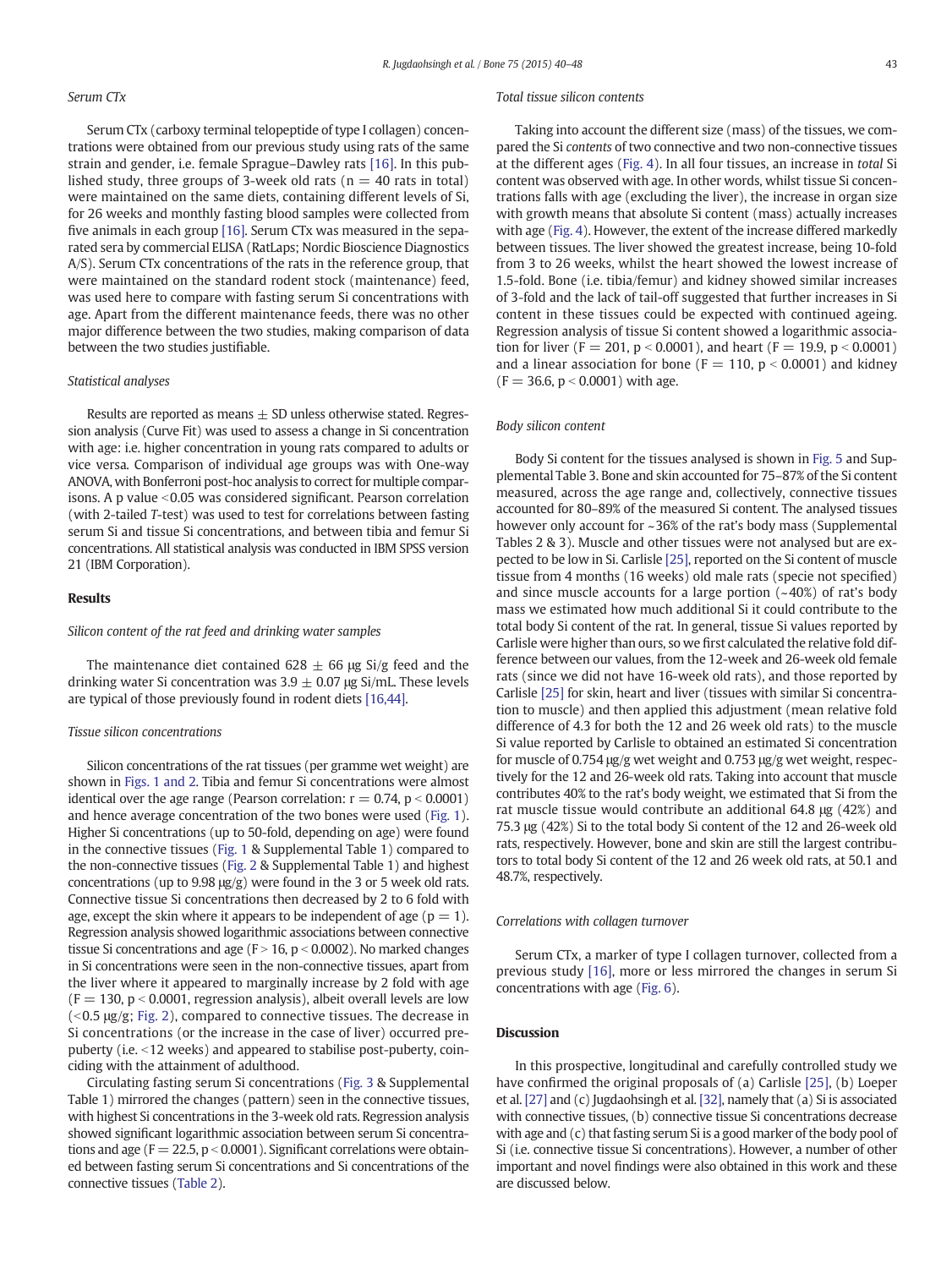<span id="page-4-0"></span>

Fig. 1. Silicon concentration (μg Si/g wet weight of tissue) of the connective tissues of female Sprague–Dawley rats of increasing age (3 weeks to 43 weeks). Data shown are means ± SE of 8–10 rats per age group. Bone Si values represent the mean of the femur and tibia bones (i.e.  $n = 16$ –20 bone samples per age group).  ${}^{\rm a}$ p  $\leq$  0.001,  ${}^{\rm b}$ p  $\leq$  0.01,  ${}^{\rm c}$ p  $\leq$  0.01,  ${}^{\rm c}$ p  $\leq$  0.01 old rats except for bone where comparison was with 5 week old rats (One Way ANOVA with Bonferroni post-hoc analysis). Ear Si levels refer to the levels in the collagenous ear lobes.

(1) Total Si concentrations of all tissues, including the connective tissues, are lower than previously reported [\[25\],](#page-7-0) although the 4–5 fold proposed difference in Si concentration, between the connective and non-connective tissues of adult rats, was observed here. Difference in absolute levels is most likely due to improvements with modern methodology, for the preparation and analysis of Si that has occurred over the last 30–40 years. However, in the case of bone there is some evidence that differences in diet composition may influence the loading of Si into bone mineral [\[16,45\]](#page-7-0) and thus affect total bone Si concentration. There is no evidence that this is similarly true for other connective tissues [\[44\]](#page-8-0), but it remains possible that both differing environments (e.g. dietary Si exposure) and analytical methodology contribute to differences in historical and contemporary measures of tissue Si levels. The lack of methodological detail in the previous studies makes this difficult/impossible to resolve.

(2) Although there is no unequivocal evidence that mammals have a requirement for Si, estimation of total body Si content suggests that absolute Si requirements may be substantially lower than previously assumed, including for humans [\[46\]](#page-8-0). This was not, however, a primary objective of this study. When the total Si concentrations, acquired here, were used to estimate tissue Si contents and then whole body Si content of the rat, the amount of Si that may be required during growth/development was much lower than might have previously been assumed [\(Fig. 5\)](#page-6-0), even if the estimated Si contribution from muscle tissue is included. Indeed, the difference in total body Si content between weanling (3-week old) and adult (26 week old) rats is less than 100 μg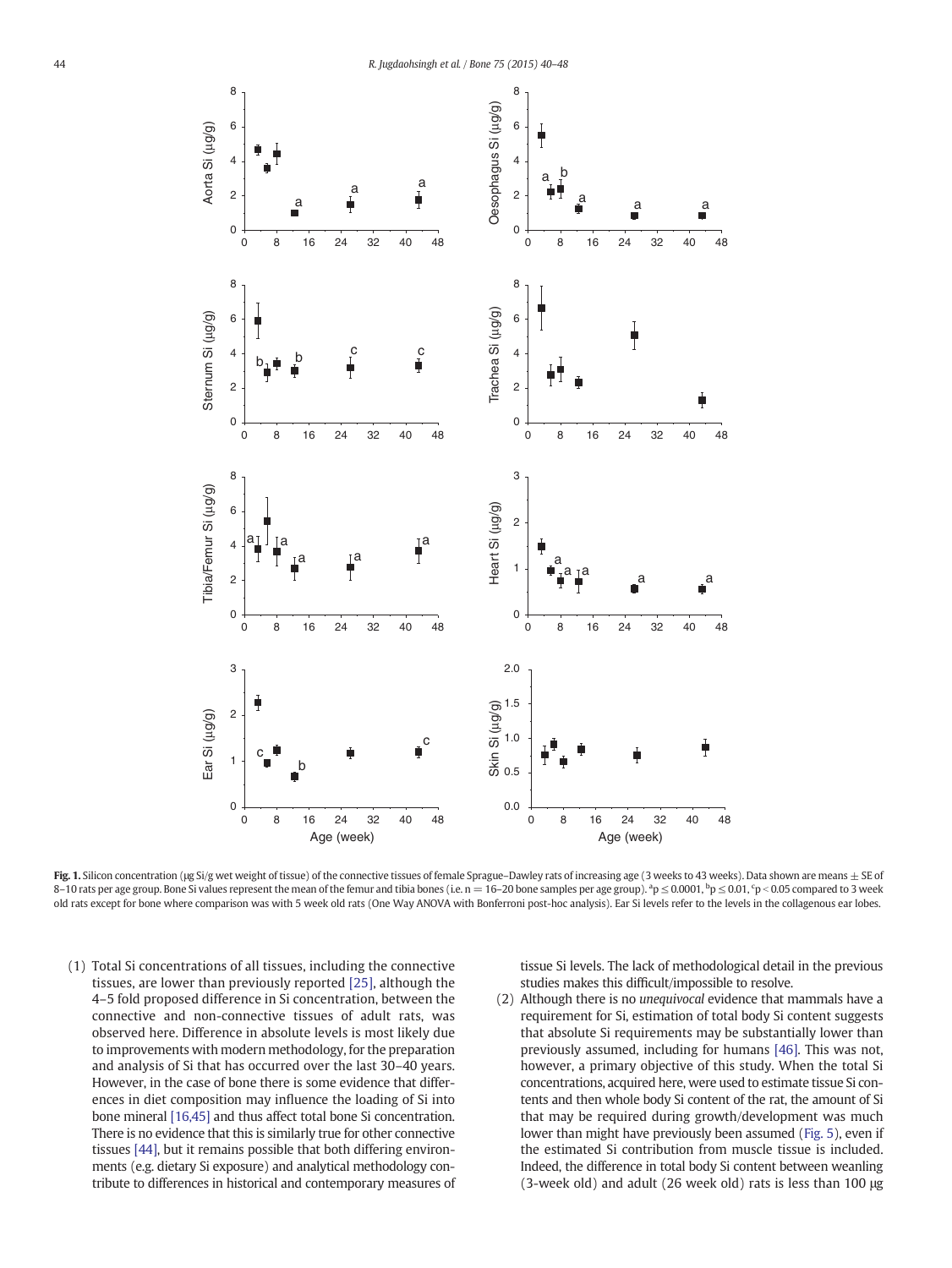<span id="page-5-0"></span>

Fig. 2. Silicon concentration (μg Si/g wet weight of tissue) of the non-connective soft tissues of female Sprague–Dawley rats of increasing age (3 weeks to 43 weeks). Data shown are means  $\pm$  SE of 8–10 rats.  $^{\rm a}$ p  $\leq$  0.0001,  $^{\rm b}$ p  $\leq$  0.01, compared to 3 week old rats (One Way ANOVA with Bonferroni post-hoc analysis).



Fig. 3. Fasting serum silicon concentration (mg/L) of female Sprague–Dawley rats of increasing age (3 weeks to 43 weeks). Data shown are means  $\pm$  SE of 8-10 rats per age group.  ${}^{a}p \leq 0.001$ , compared to 3 week old rats (One Way ANOVA with Bonferroni post-hoc analysis).

Table 2 Association between serum Si and tissue Si levels.

|               | Pearson correlation coefficients <sup>a</sup> |         |
|---------------|-----------------------------------------------|---------|
| Serum Si vs.  | r                                             | р       |
| Aorta Si      | 0.51                                          | 0.00005 |
| Heart Si      | 0.52                                          | 0.00004 |
| Oesophagus Si | 0.47                                          | 0.0008  |
| Femur Si      | 0.42                                          | 0.001   |
| Tibia Si      | 0.30                                          | 0.020   |
| Lung Si       | 0.34                                          | 0.011   |
| Liver Si      | $-0.46$                                       | 0.0004  |

 $a$  Pearson correlation (with 2-Tailed T-test).

and 50% of this is acquired within the first 13 days after weaning. This (potential) very low requirement for Si may explain why so many Si deficiency studies, since Carlisle [\[4\]](#page-7-0) and Schwarz & Milne [\[5\]](#page-7-0), have failed to achieve frank Si deficiency, including the most comprehensive study to date where an extremely low dietary Si level was achieved (2–3 μg Si/g diet) albeit clearly not low enough [\[16\]](#page-7-0). It is possible, however, that in the studies of Carlisle  $[4]$  and Schwarz & Milne  $[5]$  the animals did not receive an optimal diet for growth and development and thus the addition of Si may have had a pharmacological effect.

When the rat tissue Si values are extrapolated to an adult human based upon relative weights, then total body Si content amounts to only ~30 mg (or ~49 mg when the estimated Si contribution from muscle tissue is included), very much less that the 1–2 g that has been suggested to be present in the average human adult [\[47\].](#page-8-0) This may imply that Si requirement in humans is lower (i.e. 1–2 mg or less) than previously assumed (10–25 mg Si/d based on 24 h urinary Si excretion; 46) and may explain why a Si deficiency state or condition (disorder) has not been reported for humans. The ubiquitous presence of Si in our diet and in our environment makes it inconceivable for humans to become chronically deficient in Si. This finding of a lower requirement for Si is in agreement with a recent Si balance study in humans, showing that urinary and faecal Si excretions over 24 h can fully account for the total Si consumed (24 mg Si/d) in individuals who are in 'Si balance' [\[48\].](#page-8-0) Although this study gave no indication whether any of the absorbed and urinary excreted Si had undergone exchange with the body Si pool, it is unlikely to be a high proportion [\[48\].](#page-8-0) Analysis of adult human tissues (bone, skin, liver, muscle and serum at the very least) will give a more accurate indication of Si requirement in adult humans. We expect it to be lower or not different to the above estimate. Silicon requirements in children are probably much higher (see below). This proposal of a lower requirement for Si in humans appears not to fit with our previous observational data reporting higher intakes of dietary Si to be associated with higher bone mineral density (BMD, a measure of bone strength) and thus better bone health [\[18,19\].](#page-7-0) We can provide two possible explanations for this apparent discrepancy. One possibility is that our estimate of total body Si content for humans is incorrect. Humans are not the same as rats and thus it's possible that rat tissue Si levels are not representative of the levels in humans. Hence, adult humans may have a higher requirement for Si than adult rats and thus higher intakes of dietary Si provides optimal Si intake with regards to bone health. Another possible and, we believe, more likely explanation is that Si has two roles. Silicon may have an 'essential' role in connective tissues with regards to collagen health, and the amount of Si required for this role is minimal (small), as recently indicated from the direct quantification of Si in the collagen fraction of the rat bone [\[45\].](#page-8-0) This small amount of Si (associated with collagen) appears to be conserved in rats under different level of dietary Si exposure [\[45\].](#page-8-0) Under chronic dietary Si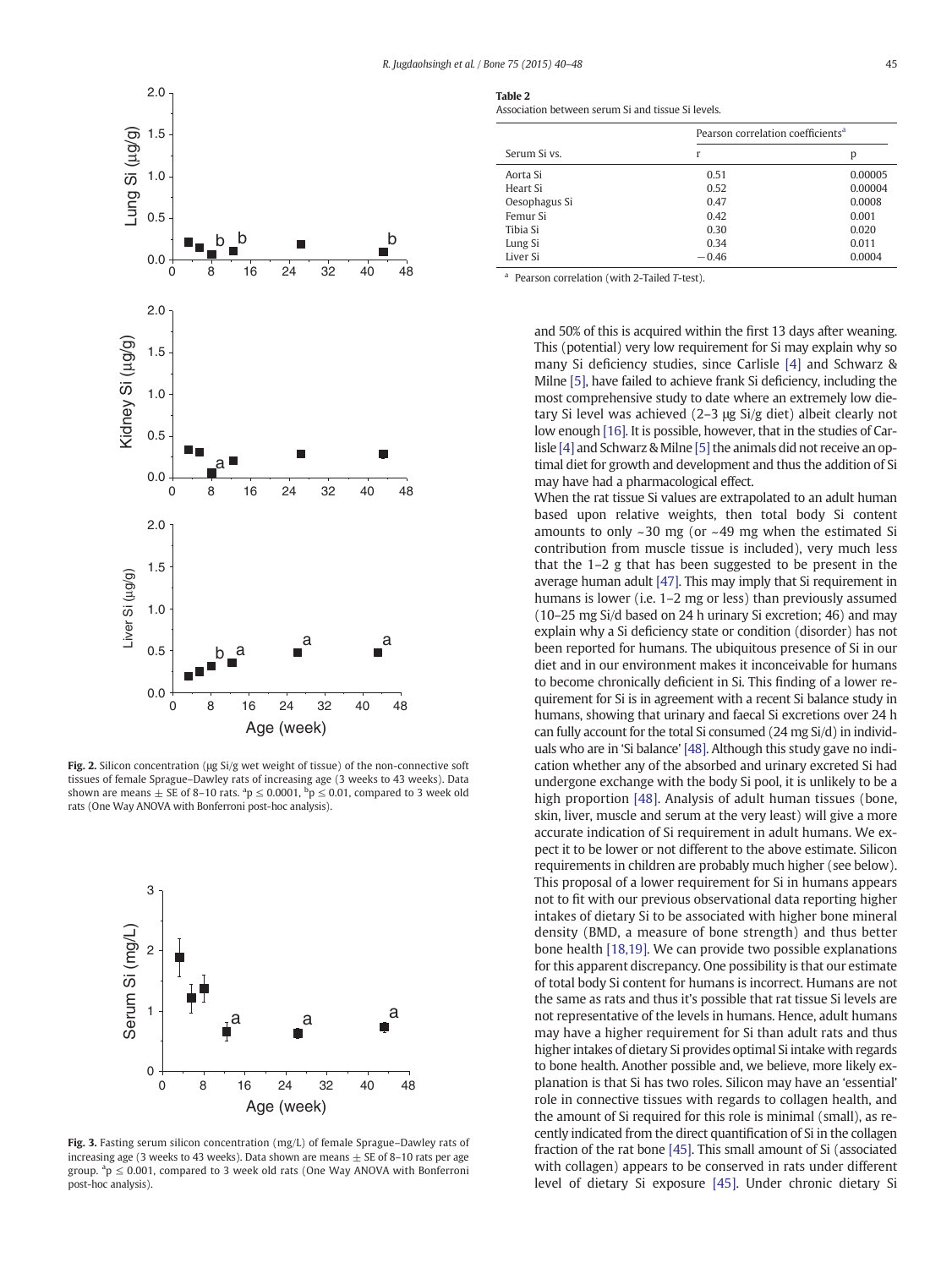<span id="page-6-0"></span>

Fig. 4. Comparison of the Si content (µg) of two connective and two non-connective tissues of female Sprague–Dawley rats of different ages (3 weeks to 43 weeks). Data shown are means  $\pm$  SE of 8–10 rats. <sup>a</sup>p  $\leq$  0.0001, <sup>b</sup>p  $\leq$  0.01, <sup>c</sup>p < 0.05, compared to 3 week old rats (One Way ANOVA with Bonferroni post-hoc analysis).

deprivation, we have previously reported that rats conserve their tissue Si levels by reducing their urinary output of Si [\[16\].](#page-7-0) Silicon may also have a second role, a 'pharmacological' role, in bone at least. This occurs through the incorporation of Si into the mineral fraction of bone, improving trabecular bone BMD and other bone quality measures [\[44\].](#page-8-0) This pharmacological effect is mediated



Fig. 5. Summary of the measured tissue Si contents of female rats at different ages. The Si content shown accounts for tissues that make-up 36–39% of the rat's body mass. 'Other tissues' = the sum of: spleen, ear lobes, heart, trachea, oesophagus, aorta, lungs and kidneys. Silicon levels were not measured, and therefore not shown, for the remaining tissues that make-up the rest of the rat's body weight, namely muscle at 40%, adipose tissue at 7%, brain at 0.6%, gastrointestinal organs at 2.7% and miscellaneous (rest of rat body) at 5.7% ([Supplemental Table 2](#page-1-0)). Silicon level in muscle tissue has previously been reported for 4-month (16-week) old male rats [\[25\]](#page-7-0) and since muscle is the largest contributor to body mass, this reported value was used (after adjustment for relative differences in Si values between studies; see Results) to estimate how much Si muscle could contribute to total body Si content of the rat. Silicon content in muscle tissue was found to contribute an additional 64.8 μg (or 42%) and 75.3 μg (42%) to the total body Si content of the 12 and 26-week old female rats, respectively. However, bone and skin are still the largest contributors to total body Si content of the 12 and 26 week old rats, at 50.1 and 48.7%, respectively. Gastrointestinal contents account for 5% of total body weight ([Supplemental Table 2\)](#page-1-0), but are not relevant to systemic (body) Si levels. Insert graph shows the measured Si content as a function of age with the x-axis as a linear scale.

systemically and is influenced by circulating levels of estradiol [\[44\].](#page-8-0) This pharmacological effect would explain the association between dietary Si intakes and BMD in humans and also the lack of tail-off in this relationship at the upper quintile of Si intake (30– 63 mg/day) for men and pre-menopausal women [\[18\]](#page-7-0).

- (3) Our data suggest that young growing rats may have proportionally higher requirements for dietary silicon than adult rats. The higher concentrations of Si in the fasting serum and connective tissues of young rats, and the similar reported findings in humans [\[27,31,32\]](#page-7-0) suggest that young mammals may have a higher requirement for Si, for bone and connective tissue development (see below).
- (4) Fourthly, fasting serum and connective tissue Si concentrations may be markers of collagen (connective tissue) turnover. Here, fasting serum Si and connective tissue Si concentrations mirrored type I collagen turnover with age and a similar good fit between bone Si and bone hydoxyproline (collagen) concentrations (Supplementary Fig. 1) suggests that both fasting serum Si and bone Si concentrations may be biomarkers of collagen (connective



Fig. 6. Mean type I collagen turnover, measured as C-terminal telopeptide of type I collagen (CTx) in fasting serum of female Sprague–Dawley rats of different ages ( $n = 5$  rats per age group; ref. [\[16\]\)](#page-7-0) compared with fasting serum Si levels measured in this study ( $n = 8-10$ rats per age group).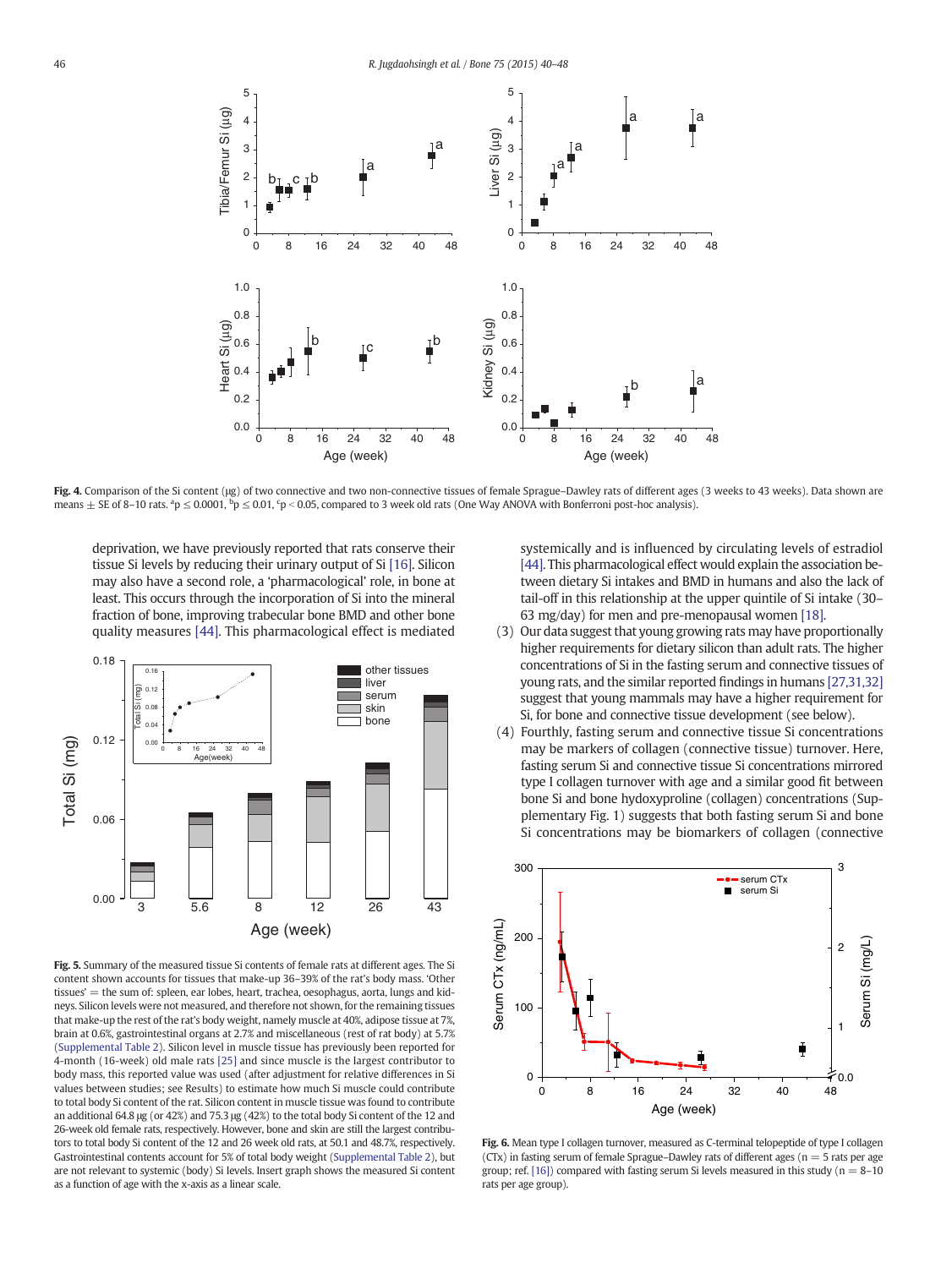<span id="page-7-0"></span>tissue) turnover. Certainly bone and connective tissue turnover is higher in young rats, starting prenatally (mid-gestation embryonic day 14), peaking between postnatal days 7–21 and then decreasing rapidly thereafter to a stable level by postnatal days 30–40 (Refs. [49–[51\]\)](#page-8-0). Bone collagen content and mechanical strength of the collagen matrix increases until three months of age in rabbits, when it attains maturity and prior to overall skeletal maturity at around 6 months [\[52,53\].](#page-8-0)

The above findings deserved further investigation in studies that include younger rats for example  $(<$ 3 week old), as there is evidence from human studies that the peak of Si concentration may occur earlier and possibly in gestation [\[32\].](#page-8-0) In hindsight, muscle tissue and, probably also, adipose tissue, brain, and gastrointestinal organs should be collected and analysed for Si content to obtain a more accurate estimate of whole body Si level in the rat. Collectively the above findings also provide further evidence that Si is involved in bone and connective tissue development. Exactly what its role is remains unclear, although involvement in collagen synthesis and/or stabilisation seems likely [3,24,25]. Our recent report showing localisation of Si in the collagen fraction of the rat bone at a molar ratio of 1:6 Si:collagen, independent of the animal's age, supports a structural role for Si, as a cross-link between collagen units [\[45\]](#page-8-0). The nature of this interaction, between Si and collagen, is not known but the ex vivo demonstration of complexation between  $Si(OH)_4$  and sugars and hydroxyl-amino acids [\[54](#page-8-0)–57], suggests this is a real possibility. Potential binding sites for Si in collagen and other biomolecules have been proposed [20].

Finally, an interesting finding of this study was that Si seems to accumulate in the liver with age. Total Si content (and Si concentration) of the rat liver increased markedly with age and in the adult rat (26 week old) the liver accounts for ~4% of total body Si content and a similar figure was estimated for the adult human male liver. It is known that the liver is involved in the metabolism of silica nanoparticles and silicone released from silicone-filled implants [\[58](#page-8-0)–60]. For example, following intravenous or intraperitoneal injection of silica nanoparticles, Si accumulates in the liver and spleen via physical sequestered by macrophages, and this has been well characterised [\[59,60\]](#page-8-0). However, little is known/reported about the accumulation of dietary (or oral) silica in the liver. Dietary silicon is mainly in the form of soluble silica  $[Si(OH)_4]$  or amorphous polymeric silica (phytolithic silica), and the latter, from the cereal (plant) component of the diet, requires breakdown in the gastrointestinal tract prior to absorption as  $Si(OH)_4$ , a soluble and neutrally charged specie [3,61]. Thus it is unclear why this freely diffusible molecule should accumulate in or have an affinity for the liver. A previous study may provide some clues. Mehard & Volcani [\[62\]](#page-8-0) reported that after injection of radiolabelled Si  $(^{31}Si(OH)_4)$ ,  $^{31}Si$  was taken up in the tissues, including the liver, but was subsequently rapidly released (eliminated), although a small percentage was bound or polymerised by liver cell organelles. A similar fate may thus exist for absorbed  $Si(OH)_4$ . An alternate proposal is that some of the absorbed silica from the rat diet was in the form of nanoparticulate silica and it is this that gets sequestered in the liver.

#### **Disclosures**

All authors declare no conflict of interest.

#### Author's contributions

Authors' contributions: Study design: RJ and JJP. Study conduct: RJ, LDP and AIEW. Study oversight: RJ. Data analysis: RJ and LDP. Drafting manuscript & Revising manuscript content: RJ and JJP. Approving final version of manuscript: RJ, AIEW, LDP and JJP. RJ takes responsibility for the integrity of the data analysis.

#### Acknowledgments

This work was supported by the Medical Research Council (grant number MC\_US\_A090\_0008/Unit Programme number U1059) and the charitable foundation of the Institute of Brewing and Distilling. We also thank the National Heart and Lung Institute, Dr Sarah Ratcliffe, Dr Katarzyna Kopanska and Ms Katharina Keßler for help with tissue collection. The research was designed, executed, analysed and communicated only by the authors.

#### Appendix A. Supplementary data

Supplementary data to this article can be found online at [http://dx.](http://dx.doi.org/10.1016/j.bone.2015.02.004) [doi.org/10.1016/j.bone.2015.02.004](http://dx.doi.org/10.1016/j.bone.2015.02.004).

#### References

- [1] [Nielsen FH. Nutritional requirements for boron, silicon, vanadium, nickel, and arsenic:](http://refhub.elsevier.com/S8756-3282(15)00041-1/rf0005) [current knowledge and speculation. FASEB J 1991;5:2661](http://refhub.elsevier.com/S8756-3282(15)00041-1/rf0005)–7.
- [2] [Nielsen FH. Update on the possible nutritional importance of silicon. J Trace Elem](http://refhub.elsevier.com/S8756-3282(15)00041-1/rf0010) [Med Biol 2014;28:379](http://refhub.elsevier.com/S8756-3282(15)00041-1/rf0010)–82.
- [3] [Jugdaohsingh R. Silicon and bone health. J Nutr Health Aging 2007;11:99](http://refhub.elsevier.com/S8756-3282(15)00041-1/rf0015)–110.
- [4] [Carlisle EM. Silicon: an essential element for the chick. Science 1972;178:619](http://refhub.elsevier.com/S8756-3282(15)00041-1/rf0020)–21.
- [5] [Schwarz K, Milne DB. Growth-promoting effects of silicon in rats. Nature 1972;239:](http://refhub.elsevier.com/S8756-3282(15)00041-1/rf0025) [333](http://refhub.elsevier.com/S8756-3282(15)00041-1/rf0025)–4.
- [6] [Elliot MA, Edwards Jr HM. Effect of dietary silicon on growth and skeletal develop](http://refhub.elsevier.com/S8756-3282(15)00041-1/rf0030)[ment in chickens. J Nutr 1991;121:201](http://refhub.elsevier.com/S8756-3282(15)00041-1/rf0030)-7
- [7] [Elliot MA, Edwards Jr HM. Some effects of dietary aluminium and silicon on broiler](http://refhub.elsevier.com/S8756-3282(15)00041-1/rf0035) [chickens. Poult Sci 1991;70:1390](http://refhub.elsevier.com/S8756-3282(15)00041-1/rf0035)–402.
- [8] [KayongoMale H, Jia XJ. Silicon bioavailability studies in young rats and turkeys fed](http://refhub.elsevier.com/S8756-3282(15)00041-1/rf0040) semipurified diets—[a comparative study. Biol Trace Elem Res 1999;67:173](http://refhub.elsevier.com/S8756-3282(15)00041-1/rf0040)–86.
- [9] [Seaborn CD, Nielsen FH. Dietary silicon affects acid and alkaline phosphatase and](http://refhub.elsevier.com/S8756-3282(15)00041-1/rf0045) [45Ca uptake in bone of rats. J Trace Elem Exp Med 1994;7:1](http://refhub.elsevier.com/S8756-3282(15)00041-1/rf0045)–11.
- [10] [Seaborn CD, Nielsen FH. Effect of germanium and silicon on bone mineralisation. Biol](http://refhub.elsevier.com/S8756-3282(15)00041-1/rf0050) [Trace Elem Res 1994;42:151](http://refhub.elsevier.com/S8756-3282(15)00041-1/rf0050)–64.
- [11] [Seaborn CD, Nielsen FH. High dietary aluminum affects the response of rats to silicon](http://refhub.elsevier.com/S8756-3282(15)00041-1/rf0055) [deprivation. Biol Trace Elem Res 1994;41:295](http://refhub.elsevier.com/S8756-3282(15)00041-1/rf0055)–304.
- [12] [Seaborn CD, Nielsen FH. Dietary silicon and arginine affect mineral element compo](http://refhub.elsevier.com/S8756-3282(15)00041-1/rf0060)[sition of rat femur and vertebra. Biol Trace Elem Res 2002;89:239](http://refhub.elsevier.com/S8756-3282(15)00041-1/rf0060)–50.
- [13] [Seaborn CD, Nielsen FH. Silicon deprivation decreases collagen formation in wounds](http://refhub.elsevier.com/S8756-3282(15)00041-1/rf0065) [and bone, and ornithine transaminase enzyme activity in liver. Biol Trace Elem Res](http://refhub.elsevier.com/S8756-3282(15)00041-1/rf0065) [2002;89:251](http://refhub.elsevier.com/S8756-3282(15)00041-1/rf0065)–61.
- [14] [Nielsen FH, Poellot R. Dietary silicon affects bone turnover differently in ovariectomised](http://refhub.elsevier.com/S8756-3282(15)00041-1/rf0070) [and sham-operated growing rats. J Trace Elem Exp Med 2004;17:137](http://refhub.elsevier.com/S8756-3282(15)00041-1/rf0070)–49.
- [15] [Merkley JW, Miller ER. The effects of sodium-](http://refhub.elsevier.com/S8756-3282(15)00041-1/rf0075)fluoride and sodium-silicate on growth [and bone strength of broilers. Poult Sci 1983;62:798](http://refhub.elsevier.com/S8756-3282(15)00041-1/rf0075)–804.
- [16] [Jugdaohsingh R, Calomme MR, Robinson K, Nielsen F, Anderson SHC, D'Hease P, et al.](http://refhub.elsevier.com/S8756-3282(15)00041-1/rf0080) [Increased longitudinal growth in rats on a silicon-depleted diet. Bone 2008;43:](http://refhub.elsevier.com/S8756-3282(15)00041-1/rf0080) 596–[606.](http://refhub.elsevier.com/S8756-3282(15)00041-1/rf0080)
- [17] Ratcliffe S. Identifi[cation of a silicon-responsive gene in the mammalian genome.](http://refhub.elsevier.com/S8756-3282(15)00041-1/rf0290) [PhD Thesis University of Cambridge; 2011.](http://refhub.elsevier.com/S8756-3282(15)00041-1/rf0290)
- [18] [Jugdaohsingh R, Tucker KL, Qiao N, Cupples LA, Kiel DP, Powell JJ. Dietary silicon in](http://refhub.elsevier.com/S8756-3282(15)00041-1/rf0085)[take is positively associated with bone mineral density in men and premenopausal](http://refhub.elsevier.com/S8756-3282(15)00041-1/rf0085) [women of the Framingham Offspring cohort. J Bone Miner Res 2004;19:297](http://refhub.elsevier.com/S8756-3282(15)00041-1/rf0085)–307.
- [19] [Macdonald HM, Hardcastle AE, Jugdaohsingh R, Reid DM, Powell JJ. Dietary silicon](http://refhub.elsevier.com/S8756-3282(15)00041-1/rf0090) interacts with oestrogen to infl[uence bone health: evidence from the Aberdeen](http://refhub.elsevier.com/S8756-3282(15)00041-1/rf0090) [Prospective Osteoporosis Screening Study. Bone 2012;50:681](http://refhub.elsevier.com/S8756-3282(15)00041-1/rf0090)–7.
- [20] [Jugdaohsingh R, Kinrade SD, Powell JJ. Is there a biochemical role for silicon? Metal](http://refhub.elsevier.com/S8756-3282(15)00041-1/rf0295) [Ions in Biology and Medicine Vol X. Paris: John Libbey Eurotext; 2008. p. 45](http://refhub.elsevier.com/S8756-3282(15)00041-1/rf0295)-55.
- [21] [Domingo JL, Gomez M, Colomina MT. Oral silicon supplementation: an effective](http://refhub.elsevier.com/S8756-3282(15)00041-1/rf0100) [therapy for preventing oral aluminium absorption and retention in mammals. Nutr](http://refhub.elsevier.com/S8756-3282(15)00041-1/rf0100) [Rev 2010;69:41](http://refhub.elsevier.com/S8756-3282(15)00041-1/rf0100)–51.
- [22] Jugdaohsingh R, Reffitt DM, Oldham C, Day JP, Fifi[eld LK, Thompson RPH, et al.](http://refhub.elsevier.com/S8756-3282(15)00041-1/rf0105) [Oligomeric but not monomeric silica prevents aluminium absorption in man. Am J](http://refhub.elsevier.com/S8756-3282(15)00041-1/rf0105) [Clin Nutr 2000;71:944](http://refhub.elsevier.com/S8756-3282(15)00041-1/rf0105)–9.
- [23] [Birchall JD. The essentiality of silicon in biology. Chem Soc Rev 1995;351](http://refhub.elsevier.com/S8756-3282(15)00041-1/rf0110)-357.
- [24] Reffi[tt DM, Ogston N, Jugdaohsingh R, Cheung HFJ, Evans BAJ, Thompson RPH, et al.](http://refhub.elsevier.com/S8756-3282(15)00041-1/rf0115) [Orthosilicic acid stimulates collagen type 1 synthesis and osteoblastic differentiation](http://refhub.elsevier.com/S8756-3282(15)00041-1/rf0115) [in human osteoblast-like cells in vitro. Bone 2003;32\(2\):127](http://refhub.elsevier.com/S8756-3282(15)00041-1/rf0115)–35.
- [25] [Carlisle EM. Silicon as an essential trace element in animal nutrition. Silicon Bio](http://refhub.elsevier.com/S8756-3282(15)00041-1/rf0300)[chemistry, Ciba Foundation Symposium 121. Chichester: John Wiley and Sons Ltd;](http://refhub.elsevier.com/S8756-3282(15)00041-1/rf0300) [1986. p. 123](http://refhub.elsevier.com/S8756-3282(15)00041-1/rf0300)–39.
- [26] [Schwarz K. A bound form of silicon in glycosaminoglycans and polyuronides. Proc](http://refhub.elsevier.com/S8756-3282(15)00041-1/rf0125) [Natl Acad Sci U S A 1973;70\(5\):1608](http://refhub.elsevier.com/S8756-3282(15)00041-1/rf0125)–12.
- [27] [Loeper J, Loeper J, Fragny M. The physiological role of the silicon and its](http://refhub.elsevier.com/S8756-3282(15)00041-1/rf0305) [antiatheromatous action. In: Bendz G, Lindqvist I, editors. Biochemistry of silicon](http://refhub.elsevier.com/S8756-3282(15)00041-1/rf0305) [and related problems. New York: Plenum Press; 1978. p. 281](http://refhub.elsevier.com/S8756-3282(15)00041-1/rf0305)–96.
- [28] [Adler AJ, Etzion Z, Berlyne GM. Uptake, distribution, and excretion of 31silicon in](http://refhub.elsevier.com/S8756-3282(15)00041-1/rf0130) [normal rats. Am J Physiol 1986;251:E670](http://refhub.elsevier.com/S8756-3282(15)00041-1/rf0130)–3.